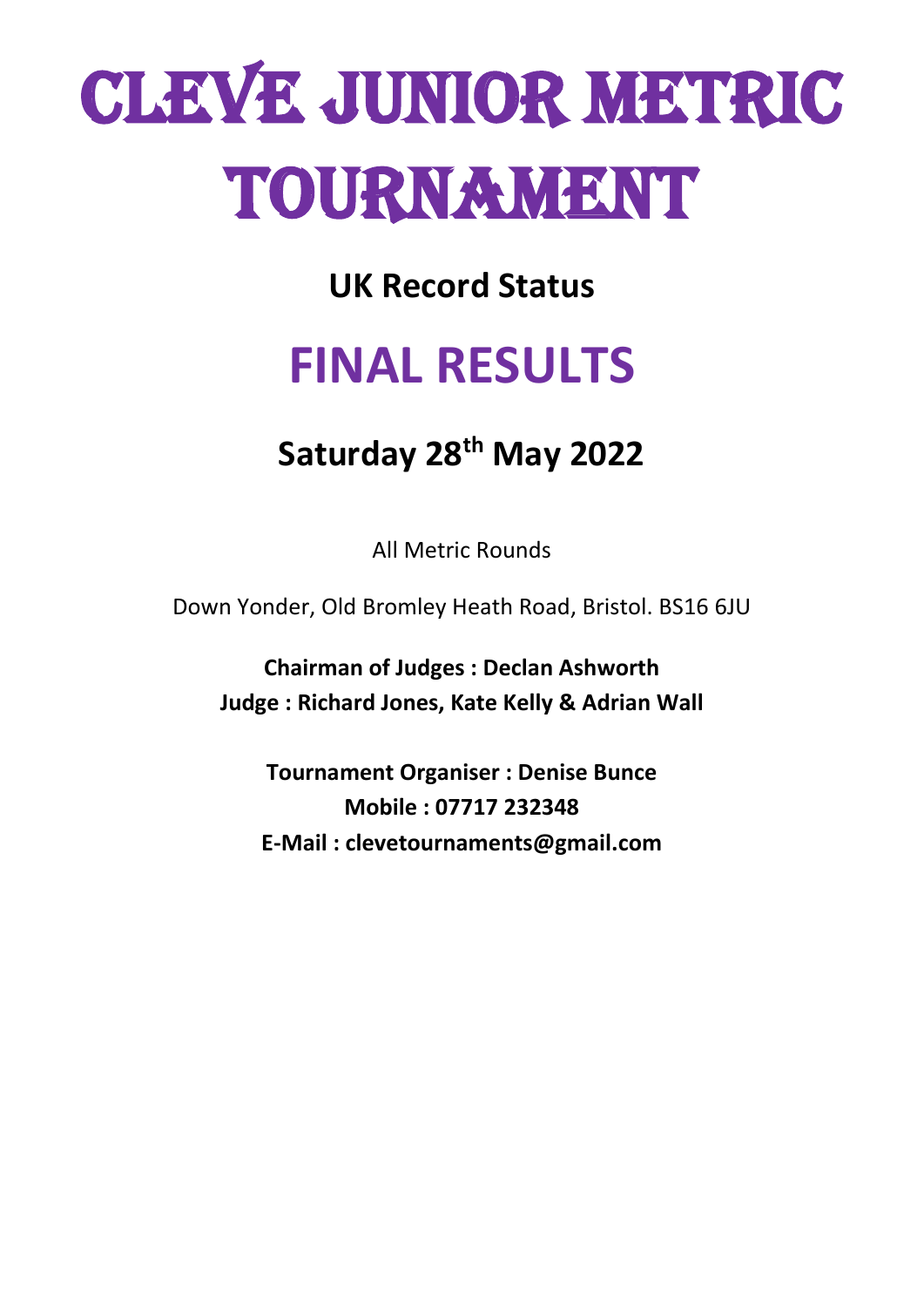

## **Cleve Junior Metric**

Denise Bunce (ClMET22)

Down Yonder, Old Bromley Heath Road, Hambrook, Bristol BS16 6JU. UK, 05-28-2022

## **After 144 Arrows**

| <b>Recurve - Metric 1 Junior Men</b> |      |                              |      |                 |                 |      |              |        |  |  |
|--------------------------------------|------|------------------------------|------|-----------------|-----------------|------|--------------|--------|--|--|
| Pos. Athlete                         | Cat. | <b>Country or State Code</b> | 70m  | 60 <sub>m</sub> | 50 <sub>m</sub> | 30m  | <b>Total</b> | $10+X$ |  |  |
| <b>BRADLEY Matthew</b><br>1-001A     |      | <b>AVAL</b> Avalon Archerv   | 237. | 229/            | 198/            | 245/ | 909          |        |  |  |

## **After 144 Arrows**

|      | <b>Recurve - Metric 2 Junior Men</b> |      |                       |                 |                              |             |                 |              |        |                  |  |
|------|--------------------------------------|------|-----------------------|-----------------|------------------------------|-------------|-----------------|--------------|--------|------------------|--|
| Pos. | <b>Athlete</b>                       | Cat. | Country or State Code | 60 <sub>m</sub> | 50 <sub>m</sub>              | 40m         | 30 <sub>m</sub> | <b>Total</b> | $10+X$ | $\mathbf v$<br>Λ |  |
|      | 1-002A OAKLEY Max                    |      | BOWB Bowbrook         |                 | $311/1$ 320/ 2 325/ 1 330/ 1 |             |                 | 1,286        | 43     | 11               |  |
|      | 2 1.003A GRAY Edward                 |      | MERI Meriden          | 298/            |                              | 321/1 310/2 | 323/21          | 1,252        | 35     | 14               |  |

## **After 144 Arrows**

| Recurve - Metric 2 Junior Women |      |                       |                        |                 |               |                     |              |        |                |  |  |
|---------------------------------|------|-----------------------|------------------------|-----------------|---------------|---------------------|--------------|--------|----------------|--|--|
| Pos. Athlete                    | Cat. | Country or State Code | 60 <sub>m</sub>        | 50 <sub>m</sub> | 40m           | 30 <sub>m</sub>     | <b>Total</b> | $10+X$ |                |  |  |
| 1-002D HUGHES Emelia            |      | MERI Meriden          | 295/                   | 300/1           |               | 305/1 315/1         | 1,215        | 30     | 10             |  |  |
| 2 1.002C WELLS Hannah           |      | BURN Burnham          | $\overline{2}$<br>254/ |                 |               | $291/2$ 260/2 295/2 | 1,100        | 12     |                |  |  |
| 3   1-003D STACEY Becky         |      | WALL Wallingford      | 199/<br>$\overline{3}$ |                 | $244/3$ 178/3 | 236/3               | 857          |        | $\overline{3}$ |  |  |

## **After 144 Arrows**

| <b>Recurve - Metric 3 Junior Men</b> |      |                              |                                 |       |                 |                 |       |                 |                  |  |
|--------------------------------------|------|------------------------------|---------------------------------|-------|-----------------|-----------------|-------|-----------------|------------------|--|
| Pos.   Athlete                       | Cat. | <b>Country or State Code</b> | 50 <sub>m</sub>                 | 40m   | 30 <sub>m</sub> | 20 <sub>m</sub> | Total | $10+X$          |                  |  |
| 1-005B BODKIN Lewis                  |      | AUDC Audco Archers           | 279/1                           | 303/1 |                 | $305/1$ 344/1   | 1,231 | 37              | $\alpha$         |  |
| 2 1.004B AMATA Carlos                |      | CHEL Cheltenham              | 272/<br>$\overline{2}$          | 299/3 |                 | $288/2$ 313/3   | 1,172 | 23              | $6 \overline{6}$ |  |
| 1-007A BALL Samuel                   |      | WALL Wallingford             | 253/<br>$\overline{\mathbf{3}}$ | 303/2 | 273/3 315/      |                 | 1,144 | 21 <sub>1</sub> | 6                |  |

## **After 144 Arrows**

|      | Recurve - Metric 3 Junior Women  |      |                              |                        |                    |                 |                        |       |        |                |  |  |
|------|----------------------------------|------|------------------------------|------------------------|--------------------|-----------------|------------------------|-------|--------|----------------|--|--|
| Pos. | Athlete                          | Cat. | <b>Country or State Code</b> | 50 <sub>m</sub>        | 40 <sub>m</sub>    | 30 <sub>m</sub> | 20 <sub>m</sub>        | Total | $10+X$ | X              |  |  |
|      | <b>KENDALL Jasmine</b><br>1-005A |      | CLEV Cleve                   | 263/3                  | $\sqrt{2}$<br>284/ | 299/1           | 324/                   | 1,170 | 19     |                |  |  |
|      | 1-006A MALBON Juliet             |      | <b>FORE</b> Forest Bere      | 262/<br>$\overline{4}$ | 291/1              | 290/2           | 310/<br>$\overline{2}$ | 1,153 | 26     | 11             |  |  |
|      | 1-004C CROOK Harriet             |      | SOUT South Wansdyke          | 291/1                  | 278/4              | 278/3           | 301/<br>3              | 1,148 | 25     | 6              |  |  |
|      | 1-006B MUNDY-GILL Katie          |      | <b>BOWB</b> Bowbrook         | $\overline{2}$<br>271/ | 279/3              | 246/4           | 299/<br>$\overline{4}$ | 1,095 | 19     | 6              |  |  |
| 5    | 1-007B BRAIN Jazmin              |      | DEER Deer Park               | 260/5                  | 260/5              | 209/5           | 287/                   | 1,016 | 14     | 4              |  |  |
| 6    | 1-007C CHONG Amber               |      | WALL Wallingford             | 197/<br>- 6            | 248/<br>6          | 172/            | 295/5                  | 912   | 9      | $\overline{3}$ |  |  |
|      | 1-006D GRIFFITHS Amelia Mae      |      | Wallingford<br>WALL          | 167/7                  | 224/               | 189/6           | 288/6                  | 868   | ⇁      |                |  |  |

#### **After 144 Arrows**

| <b>Recurve - Metric 4 Junior Men</b> |      |                       |      |                 |                 |                 |              |        |              |  |  |
|--------------------------------------|------|-----------------------|------|-----------------|-----------------|-----------------|--------------|--------|--------------|--|--|
| Pos. Athlete                         | Cat. | Country or State Code | 40m  | 30 <sub>m</sub> | 20 <sub>m</sub> | 10 <sub>m</sub> | <b>Total</b> | $10+X$ | $\mathbf{v}$ |  |  |
| 1-010C<br><b>WARNER Andrew</b>       |      | Cleve<br><b>CLEV</b>  | 215/ | 239             | 241             | 318/            | ⊥,013'       | 22     |              |  |  |

### **After 144 Arrows**

|      | Recurve - Metric 4 Junior Women |      |                              |                        |                                 |                 |                      |              |        |                |  |  |
|------|---------------------------------|------|------------------------------|------------------------|---------------------------------|-----------------|----------------------|--------------|--------|----------------|--|--|
| Pos. | Athlete                         | Cat. | <b>Country or State Code</b> | 40m                    | 30 <sub>m</sub>                 | 20 <sub>m</sub> | 10 <sub>m</sub>      | <b>Total</b> | $10+X$ | X              |  |  |
|      | 1-008A WORTLEY Charlotte        |      | WALL Wallingford             | 222/<br>$\overline{2}$ | <sup>2</sup><br>274/            | 262/3           | 331/1                | 1,089        | 26     | 7 <sup>1</sup> |  |  |
|      | 1-009B WYATT-DREW Brodie        |      | KING Kingston archers        | 242/                   | 279/                            | 247/4           | 318/3                | 1,086        | 13     |                |  |  |
|      | 1-009D GRAY Daisy               |      | WALL Wallingford             | 219/<br>3              | 242/<br>-41                     | 278/1           | 311/<br>$^{\circ}$ 4 | 1,050        | 19     | 4 <sup>1</sup> |  |  |
| 4    | 1-010A KELLOCK Abigail          |      | CLEV Cleve                   | 181/<br>-5             | 260/<br>$\overline{\mathbf{3}}$ | 268/2           | 328/<br>- 2          | 1,037        | 20     | 7 <sup>1</sup> |  |  |
|      | 1-010B YELLAPRAGADA Yashasvi    |      | SALT Salt                    | 204/<br>$\overline{4}$ | 236/<br>-5 I                    | 239/5           | 259/5                | 938          | 9      |                |  |  |